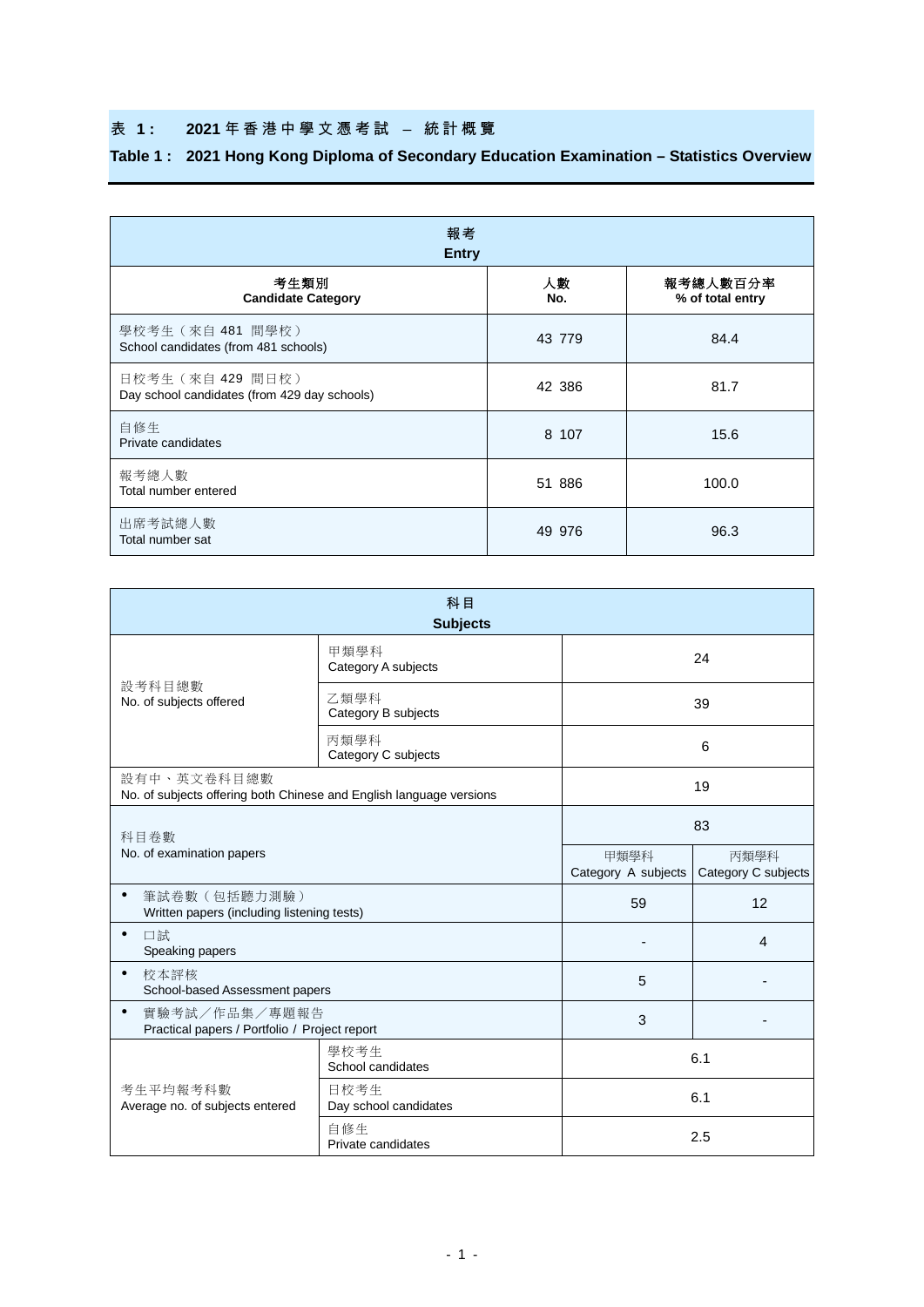| 考試運作<br><b>Examination Operation</b>                                      |                                                                                                                   |                                 |     |  |  |  |  |  |  |
|---------------------------------------------------------------------------|-------------------------------------------------------------------------------------------------------------------|---------------------------------|-----|--|--|--|--|--|--|
|                                                                           | 試場數目                                                                                                              | 禮堂/健身室<br>520<br>Hall/Gymnasium |     |  |  |  |  |  |  |
| 筆試 (包括聆聽考試)<br>Written examinations<br>(including listening examinations) | No. of examination centres                                                                                        | 課室<br>740<br>Classroom          | 260 |  |  |  |  |  |  |
|                                                                           | 監考員人次<br>No. of invigilator-sessions                                                                              | 13 648                          |     |  |  |  |  |  |  |
| 實習考試<br>Practical examinations                                            | 試場數目<br>No. of examination centres                                                                                | 11                              |     |  |  |  |  |  |  |
|                                                                           | 為特殊需要考生而設的特別試場數目(筆試)<br>No. of special centres for candidates with special needs (written examinations)           | 355                             |     |  |  |  |  |  |  |
| 特別試場<br>Special centres                                                   | 為宗教理由需作特別安排的考生而設的試場數目<br>No. of centres for candidates requiring special arrangements due to religious<br>reasons | O                               |     |  |  |  |  |  |  |
|                                                                           | 懲教機構試場數目<br>No. of centres at correctional institutes                                                             | 6                               |     |  |  |  |  |  |  |

註: 文憑試的筆試主要在學校禮堂進行。每所學校禮堂平均使用 6 至 12 日。

Note: HKDSE written examinations were mainly conducted in school halls. On average, each school hall was used for 6 to 12 days.

| 考 生 違 規 統 計<br><b>Candidates not following examination instructions</b>                                                                                                                      |                       |  |  |  |  |  |  |  |
|----------------------------------------------------------------------------------------------------------------------------------------------------------------------------------------------|-----------------------|--|--|--|--|--|--|--|
| 作弊<br>Cheating                                                                                                                                                                               | 3                     |  |  |  |  |  |  |  |
| 校本評核/作品集抄襲<br>Plagiarism in SBA / portfolio                                                                                                                                                  | 0                     |  |  |  |  |  |  |  |
| 攜帶未經許可物品到試場<br>Bringing in unauthorised materials to examination centres                                                                                                                     | 26                    |  |  |  |  |  |  |  |
| 沒有遵從考試時間指示<br>Disobeying time instructions                                                                                                                                                   | 73 (筆試 Written Exams) |  |  |  |  |  |  |  |
| 於試場內拍照/將電腦條碼或試場照片上載互聯網<br>Taking photos in the examination centres / posting photos of barcode labels or examination centres<br>on the web                                                   | 8                     |  |  |  |  |  |  |  |
| 違反手提電話規則<br>Disobeying the regulations on mobile phones                                                                                                                                      | 76                    |  |  |  |  |  |  |  |
| 應考聆聽考試時遲到、沒有自備收音機(包括耳筒或電池)或攜帶收音機以外之電子儀器<br>Attending listening examinations late, not bringing radios (including earphones / batteries) or<br>bringing an electronic device other than radio | 495                   |  |  |  |  |  |  |  |

註: 考生作弊或管有未經許可之物品可被降級或取消有關科目的考試成績。違反手提電話規則,考生可被扣分或降級(視乎個 案的嚴重情況而定)。其他違規事件的考生一般會被扣分。

Note: Candidates found cheating or in possession of unauthorised materials were subject to subject downgrading or disqualification from the subject(s) concerned. Candidates who disobeyed the regulations on mobile phones were subject to mark penalties or subject downgrading depending on the severity of the cases. For other offences, mark penalties were normally imposed.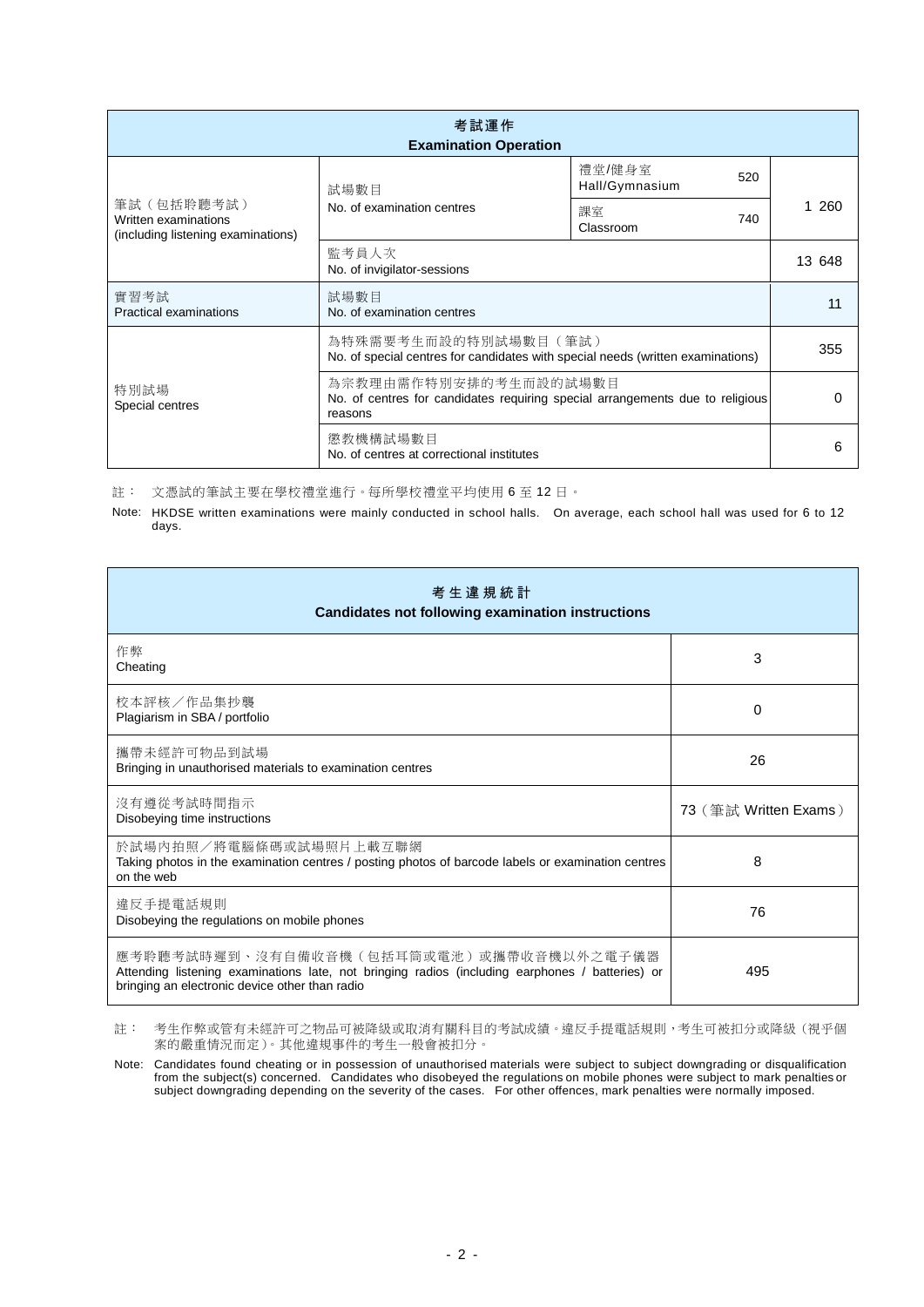| 評卷<br><b>Marking</b>                                                                                 |         |  |  |  |  |  |  |  |
|------------------------------------------------------------------------------------------------------|---------|--|--|--|--|--|--|--|
| 筆試(包括聽力測驗)閱卷員/閱卷助理數目<br>No. of markers/marking assistants (written papers including listening tests) | 4 649   |  |  |  |  |  |  |  |
| 實驗考試主考員數目<br>No. of practical examiners                                                              | 138     |  |  |  |  |  |  |  |
| 答卷份數<br>Sets of answer scripts processed                                                             | 682 000 |  |  |  |  |  |  |  |
| 多項選擇題答題紙張數<br>No. of multiple-choice answer sheets processed                                         | 118 000 |  |  |  |  |  |  |  |

| 考生成績<br><b>Candidates' Results</b>           |                                                                                                                          |     |     |      |      |      |      |      |     |  |  |  |
|----------------------------------------------|--------------------------------------------------------------------------------------------------------------------------|-----|-----|------|------|------|------|------|-----|--|--|--|
| 科目<br><b>Subject</b>                         | 考生類別<br>$5***%$<br>$5*+%$<br>$5 + \%$<br>U%<br>$4 + \%$<br>$3 + \%$<br>$2 + \%$<br>$1 + \%$<br><b>Candidate Category</b> |     |     |      |      |      |      |      |     |  |  |  |
| 中國語文                                         | 日校考生<br>Day school candidates                                                                                            | 1.1 | 4.2 | 10.6 | 32.8 | 60.0 | 88.6 | 97.6 | 2.4 |  |  |  |
| Chinese Language                             | 全體考生<br>All candidates                                                                                                   | 1.1 | 4.1 | 10.3 | 31.7 | 58.4 | 87.8 | 97.3 | 2.7 |  |  |  |
| 英國語文                                         | 日校考生<br>Day school candidates                                                                                            | 1.0 | 3.9 | 9.6  | 27.1 | 54.2 | 80.4 | 92.6 | 7.4 |  |  |  |
| English Language                             | 全體考生<br>All candidates                                                                                                   | 0.9 | 3.6 | 9.1  | 25.7 | 52.5 | 80.0 | 92.5 | 7.5 |  |  |  |
| 中國語文及<br>英國語文                                | 日校考生<br>Day school candidates                                                                                            | 1.0 | 4.0 | 10.1 | 29.9 | 57.1 | 84.5 | 95.0 | 5.0 |  |  |  |
| Chinese Language &<br>English Language       | 全體考生<br>All candidates                                                                                                   | 1.0 | 3.9 | 9.7  | 28.6 | 55.4 | 83.8 | 94.9 | 5.1 |  |  |  |
| 數學必修部分                                       | 日校考生<br>Day school candidates                                                                                            | 1.4 | 6.0 | 14.8 | 39.5 | 58.9 | 81.8 | 93.1 | 6.9 |  |  |  |
| <b>Mathematics</b><br><b>Compulsory Part</b> | 全體考生<br>All candidates                                                                                                   | 1.6 | 6.2 | 15.1 | 39.4 | 58.4 | 81.3 | 92.8 | 7.2 |  |  |  |
| 通識教育                                         | 日校考生<br>Day school candidates                                                                                            | 0.9 | 3.9 | 9.6  | 36.7 | 67.6 | 89.4 | 98.1 | 1.9 |  |  |  |
| <b>Liberal Studies</b>                       | 全體考生<br>All candidates                                                                                                   | 0.9 | 3.7 | 9.3  | 35.8 | 66.4 | 88.6 | 97.8 | 2.2 |  |  |  |
|                                              |                                                                                                                          |     |     |      |      |      |      |      |     |  |  |  |

| 所有甲類學科<br>All Category A<br>subjects | 日校考生<br>Day school candidates | 1.3 | 5.3 | 13.2 | 36.7 | 62.6 | 86.1 | 95.7 | 4.3 |
|--------------------------------------|-------------------------------|-----|-----|------|------|------|------|------|-----|
|                                      | 全體考生<br>All candidates        | 1.4 | 5.3 | 13.0 | 35.9 | 61.4 | 85.4 | 95.4 | 4.6 |
| 所有甲類學科選修<br>科目                       | 日校考生<br>Day school candidates | 1.7 | 6.8 | 17.2 | 42.0 | 67.3 | 88.1 | 96.4 | 3.6 |
| All Category A elective<br>subjects  | 全體考生<br>All candidates        | 1.8 | 6.8 | 17.0 | 41.5 | 66.5 | 87.4 | 96.1 | 3.9 |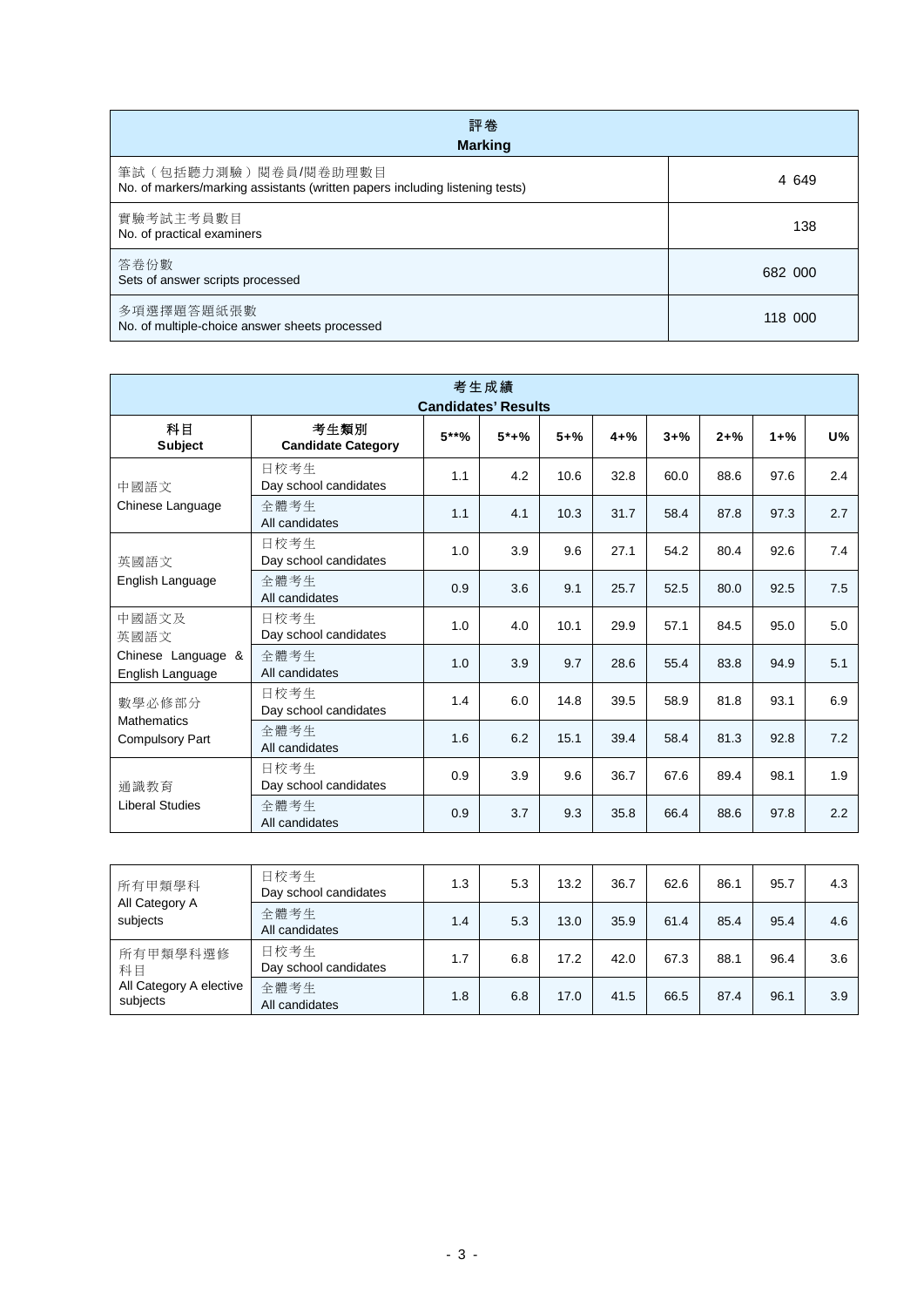| 考生成績<br><b>Candidates' Results</b>               |                                   |                                                              |                                                                           |                                                       |                                |  |  |  |  |  |
|--------------------------------------------------|-----------------------------------|--------------------------------------------------------------|---------------------------------------------------------------------------|-------------------------------------------------------|--------------------------------|--|--|--|--|--|
| 所有乙類學科<br>(不包括應用學習中文)<br>All Category B subjects | 考生類別<br><b>Candidate Category</b> | 達標並表現優異(II)<br>百分率<br>% of Attained<br>with Distinction (II) | 達標並表現優異(I)<br>或以上百分率<br>% of Attained<br>with Distinction (I)<br>or above | 達標或以上<br>百分率<br>$%$ of<br><b>Attained</b><br>or above | 未達標百分率<br>$%$ of<br>Unattained |  |  |  |  |  |
| (except Applied Learning<br>Chinese)             | 日校考生<br>Day school candidates     | 8.6                                                          | 28.8                                                                      | 94.1                                                  | 5.9                            |  |  |  |  |  |
|                                                  | 全體考生<br>All candidates            | 8.2                                                          | 28.1                                                                      | 93.5                                                  | 6.5                            |  |  |  |  |  |

| 應用學習中文<br>(非華語學生適用)<br><b>Applied Learning</b>                                                                                                                                                                                                                                                                                                                                                                                            | 考生類別<br><b>Candidate Category</b>          | 達標並表現優異<br>達標或以上百分率<br>百分率<br>% of Attained<br>% of Attained<br>or above<br>with Distinction |       | 未達標百分率<br>% of Unattained |       |          |    |
|-------------------------------------------------------------------------------------------------------------------------------------------------------------------------------------------------------------------------------------------------------------------------------------------------------------------------------------------------------------------------------------------------------------------------------------------|--------------------------------------------|----------------------------------------------------------------------------------------------|-------|---------------------------|-------|----------|----|
| Chinese<br>(for non-Chinese)                                                                                                                                                                                                                                                                                                                                                                                                              | 日校考生<br>Day school candidates              | 22.0                                                                                         |       | 85.4                      |       | 14.6     |    |
| speaking students)                                                                                                                                                                                                                                                                                                                                                                                                                        | 全體考生<br>All candidates                     | 20.9                                                                                         |       | 86.8                      |       | 13.2     |    |
|                                                                                                                                                                                                                                                                                                                                                                                                                                           |                                            |                                                                                              |       |                           |       |          |    |
|                                                                                                                                                                                                                                                                                                                                                                                                                                           | 考生類別<br><b>Candidate Category</b>          | a%                                                                                           | $b+%$ | $c+%$                     | $d+%$ | $e + \%$ | U% |
| $\mathcal{L}^{\mathcal{L}}\mathcal{L}^{\mathcal{L}}\mathcal{L}^{\mathcal{L}}\mathcal{L}^{\mathcal{L}}\mathcal{L}^{\mathcal{L}}\mathcal{L}^{\mathcal{L}}\mathcal{L}^{\mathcal{L}}\mathcal{L}^{\mathcal{L}}\mathcal{L}^{\mathcal{L}}\mathcal{L}^{\mathcal{L}}\mathcal{L}^{\mathcal{L}}\mathcal{L}^{\mathcal{L}}\mathcal{L}^{\mathcal{L}}\mathcal{L}^{\mathcal{L}}\mathcal{L}^{\mathcal{L}}\mathcal{L}^{\mathcal{L}}\mathcal{L}^{\mathcal{L$ | $ \rightarrow$ $\rightarrow$ $\rightarrow$ |                                                                                              |       |                           |       |          |    |

|                         | <b>Candidate Category</b> | . . <i>.</i> . | .    | <b>v</b> 1 / U | <b>MI/U</b> |      |     |
|-------------------------|---------------------------|----------------|------|----------------|-------------|------|-----|
| 所有丙類學科                  | 日校考生                      | 56.8           | 71.5 | 83.0           | 87.8        | 91.8 | 8.2 |
| All Category C subjects | Day school candidates     |                |      |                |             |      |     |
|                         | 全體考生<br>All candidates    | 57.5           | 72.2 | 83.7           | 88.5        | 92.3 | 7.7 |

| 符合本地四年制學士學位課程基本入學要求的成績統計<br>Statistics for satisfying the general entrance requirements for local four-year undergraduate programmes |            |                        |             |                                                                                                                                                                         |                |                |  |  |  |  |
|--------------------------------------------------------------------------------------------------------------------------------------|------------|------------------------|-------------|-------------------------------------------------------------------------------------------------------------------------------------------------------------------------|----------------|----------------|--|--|--|--|
| 考生類別                                                                                                                                 |            | 出席總人數<br>Total no. sat |             | 符合要求的考生人數及百分率(以每類別出席總人數計算)<br>No. and % of candidates who satisfying the requirements<br>(% are with respect to the total no. who sat the examination in each category) |                |                |  |  |  |  |
| <b>Candidate Category</b>                                                                                                            | 男生<br>Male | 女生<br>Female           | 總數<br>Total | 男生<br>Male                                                                                                                                                              | 女生<br>Female   | 總數<br>Total    |  |  |  |  |
| 日校考生<br>Day school<br>candidates                                                                                                     | 21 147     | 20881                  | 42 0 28     | 7 517 (35.5%)                                                                                                                                                           | 10 350 (49.6%) | 17 867 (42.5%) |  |  |  |  |
| 全體考生<br>All candidates                                                                                                               | 25 576     | 24 400                 | 49 976      | 7 708 (30.1%)                                                                                                                                                           | 10 537 (43.2%) | 18 245 (36.5%) |  |  |  |  |

大學四年制學士學位課程的基本入學要求為中國語文科及英國語文科達到第 3 級或以上,以及於數學科必修部分和通識教育科 考獲第 2 級或以上。

The general entrance requirements for four-year undergraduate programmes of local universities are level **3** or above in Chinese Language and English Language, and level **2** or above in Mathematics Compulsory Part and Liberal Studies.